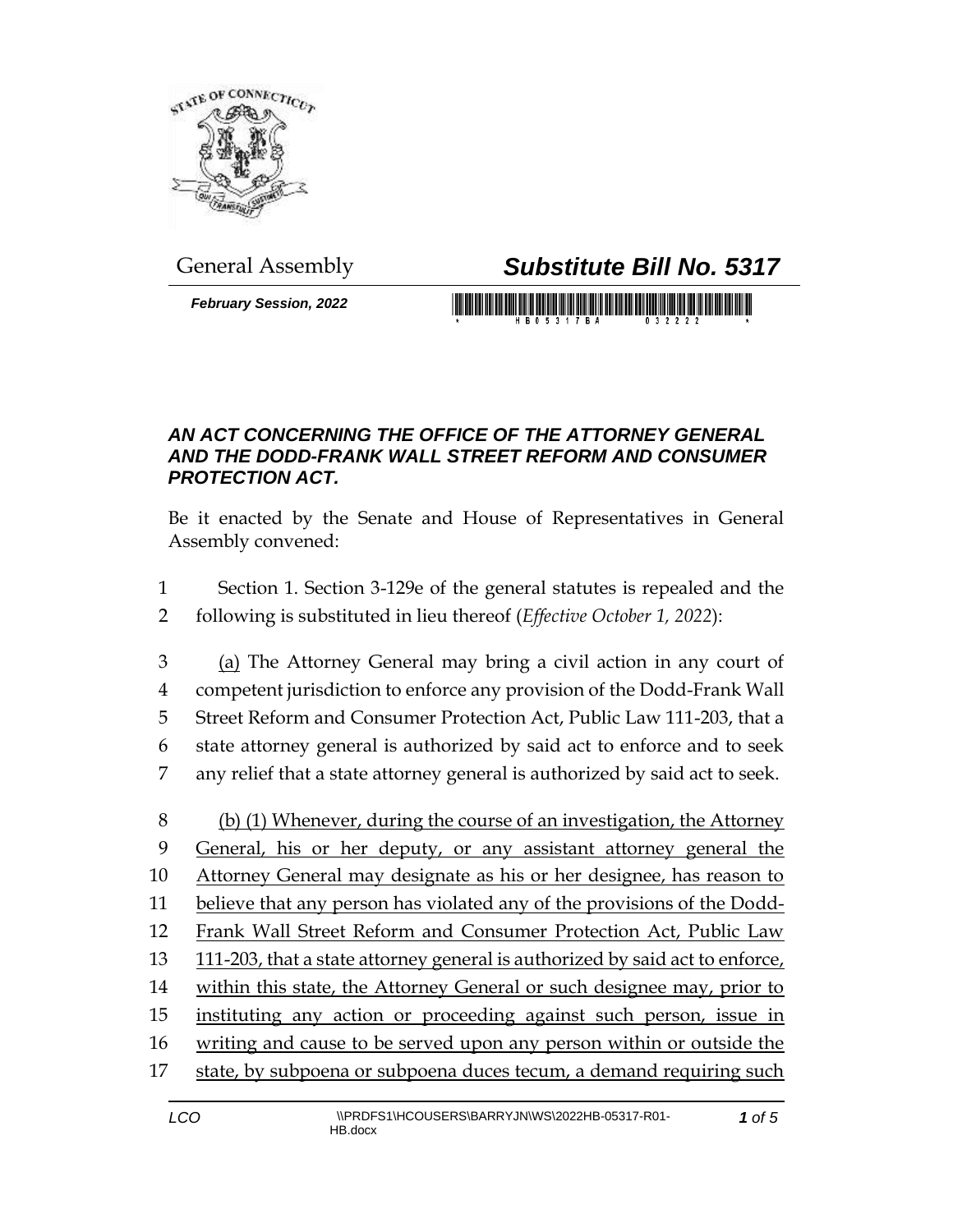person to (A) submit to the Attorney General or such designee any 19 documentary material, (B) appear before the Attorney General or such designee and give testimony within or outside the state, or (C) respond to written interrogatories as to any matters relevant to the scope of the alleged violation. For the purposes of this subsection, "documentary material" includes, but is not limited to, any information in a written, recorded or electronic form. (2) Any subpoena for documentary material issued under this subsection shall (A) state the nature of the alleged violation, (B) describe the class or classes of documentary material to be reproduced thereunder with such definiteness and certainty as to be accurately 29 defined, and  $(C)$  prescribe a date that would allow a reasonable time to respond. All testimony taken in accordance with an action or proceeding brought under this section shall be under oath and a written transcript shall be made of the same, a copy of which shall be furnished to such person appearing, and shall not be available for public disclosure. All written interrogatories shall prescribe a return date that would allow a reasonable time to respond, which responses shall be under oath and not be available for public disclosure. No subpoena issued under this subsection shall require the submission of that portion of any documentary material, testimony or responses to interrogatories that would be privileged or precluded from disclosure if demanded in a grand jury investigation. (3) Service of subpoenas ad testificandum, subpoenas duces tecum, notices of deposition and written interrogatories, as provided in this subsection, may be made: (A) By personal service or service at the usual place of abode, (B) through a registered agent, or (C) by registered or certified mail, return receipt requested, a duly executed copy thereof addressed to the person to be served at such person's principal place of business in this state, or, if such person has no principal place of business in this state, at such person's principal office or such person's residence. (4) All documentary material and responses to interrogatories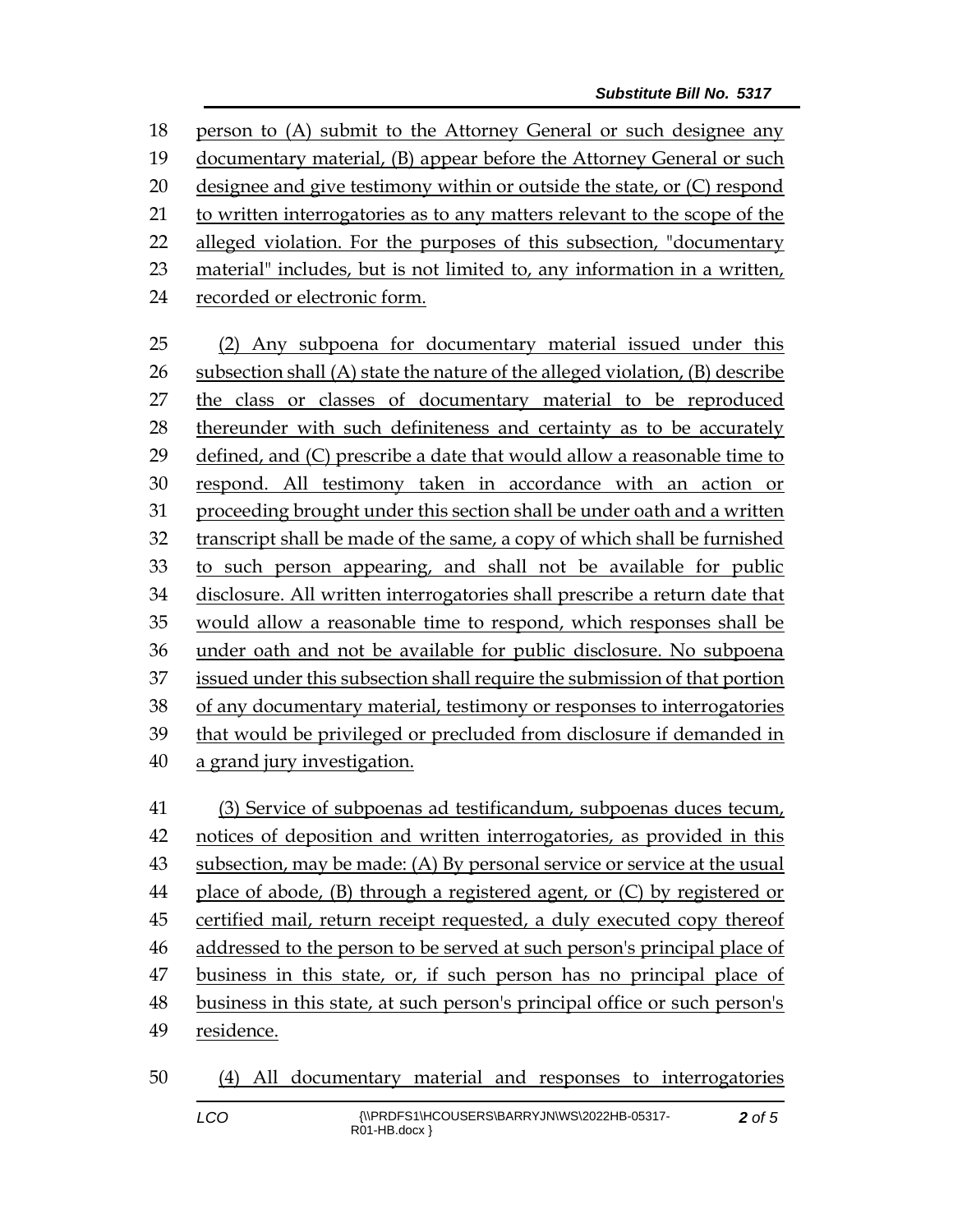furnished to, and all transcripts of testimony taken by, the Attorney General or such designee, pursuant to a subpoena issued under this subsection or voluntarily, and all information obtained, collected or prepared in connection with an investigation conducted pursuant to this subsection, including the identity of the person furnishing such documentary information or testimony, shall be held in the custody of the Attorney General or such designee, and shall not be available to the public or be subject to inspection or disclosure under the Freedom of Information Act, as defined in section 1-200. Any documentary material furnished to the Attorney General or such designee shall be returned to the person furnishing such documentary material, or erased if furnished in electronic format, upon the termination of the Attorney General's investigation or final determination of any action or proceeding commenced thereunder. Except as prohibited by applicable court order, nothing in this subsection shall prohibit a person upon whom a subpoena has been served from disclosing the existence of such subpoena or any information such person furnishes in response to such subpoena.

 (5) Notwithstanding the prohibition against public disclosure of documentary material and other information provided in this subsection, any confidential material may be used by the Attorney General or such designee, in connection with the taking of oral testimony conducted pursuant to this subsection, when the Attorney General or such designee, reasonably determines that it is necessary to disclose such confidential material to a person providing oral testimony in order to adduce evidence of a suspected violation of a provision of the Dodd-Frank Wall Street Reform and Consumer Protection Act, Public Law 111-203, that a state attorney general is authorized by said act to enforce, and reasonably believes that the person providing any such oral testimony: (A) Is an author or recipient of the confidential material, (B) has read the confidential material, or (C) is otherwise aware of the substance of the confidential material. No copy or original of the confidential material described or shown to a person providing oral testimony pursuant to this subsection shall be retained by such person.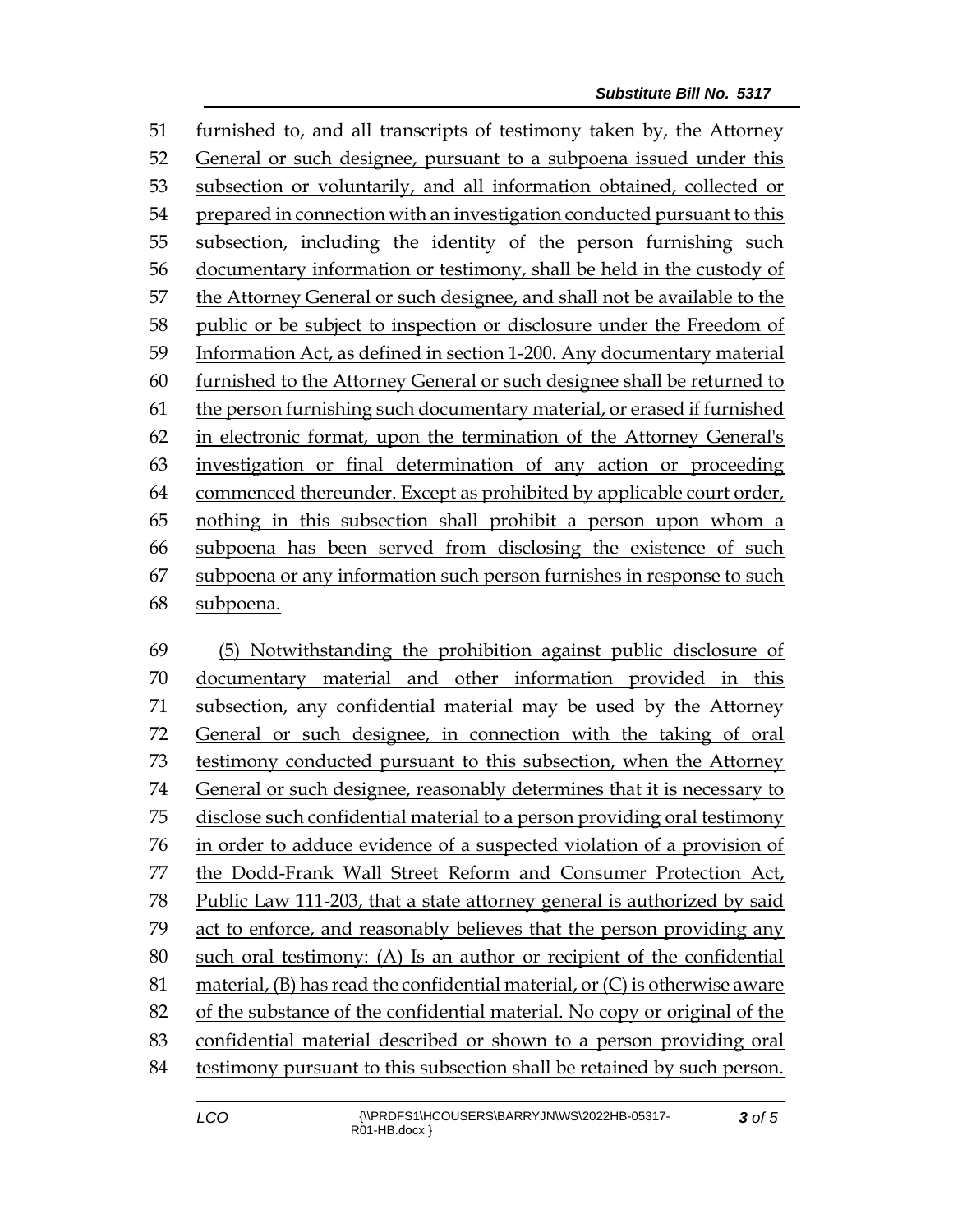For purposes of this subsection, "confidential material" means documentary material, responses to interrogatories or written transcripts of oral testimony, or copies thereof, or other information produced pursuant to a subpoena issued under this subsection.

 (6) The Attorney General or such designee, may, without waiving any privilege, disclose any confidential material described in this subsection for any appropriate supervisory, governmental, law enforcement or other public purpose, including, but not limited to, a civil action brought pursuant to subsection (a) of this section, and may cooperate with officials of the federal government, the state and other states, including, but not limited to, the sharing and disclosure of information and evidence obtained pursuant to a subpoena issued under this subsection. Any such disclosure shall be made under safeguards designed to prevent further dissemination of such confidential material. In any proceeding before a court, the court may issue a protective order in appropriate circumstances to protect the confidentiality of any such confidential material and order that any such confidential material on file with the court or filed in connection with the court proceeding be sealed and that the public be excluded from any portion of the proceeding at which any such confidential material is disclosed.

 (7) In the event any person refuses to comply with or obey, or otherwise fails to comply with or obey, a subpoena served in accordance with the provisions of this subsection, the Attorney General or such designee, may apply (A) to the superior court for the judicial district of Hartford for compliance, which court may, upon notice to such person, issue an order requiring such compliance, which shall be served upon such person, and (B) to the superior court for the judicial district of Hartford for an order, which court may, after notice to such person and hearing thereon, issue an order requiring payment to the state of a civil penalty of not more than ten thousand dollars.

 (8) The Attorney General's power of subpoena and investigation under this subsection shall not abate or terminate as to any person by reason of any civil action or proceeding brought by the Attorney